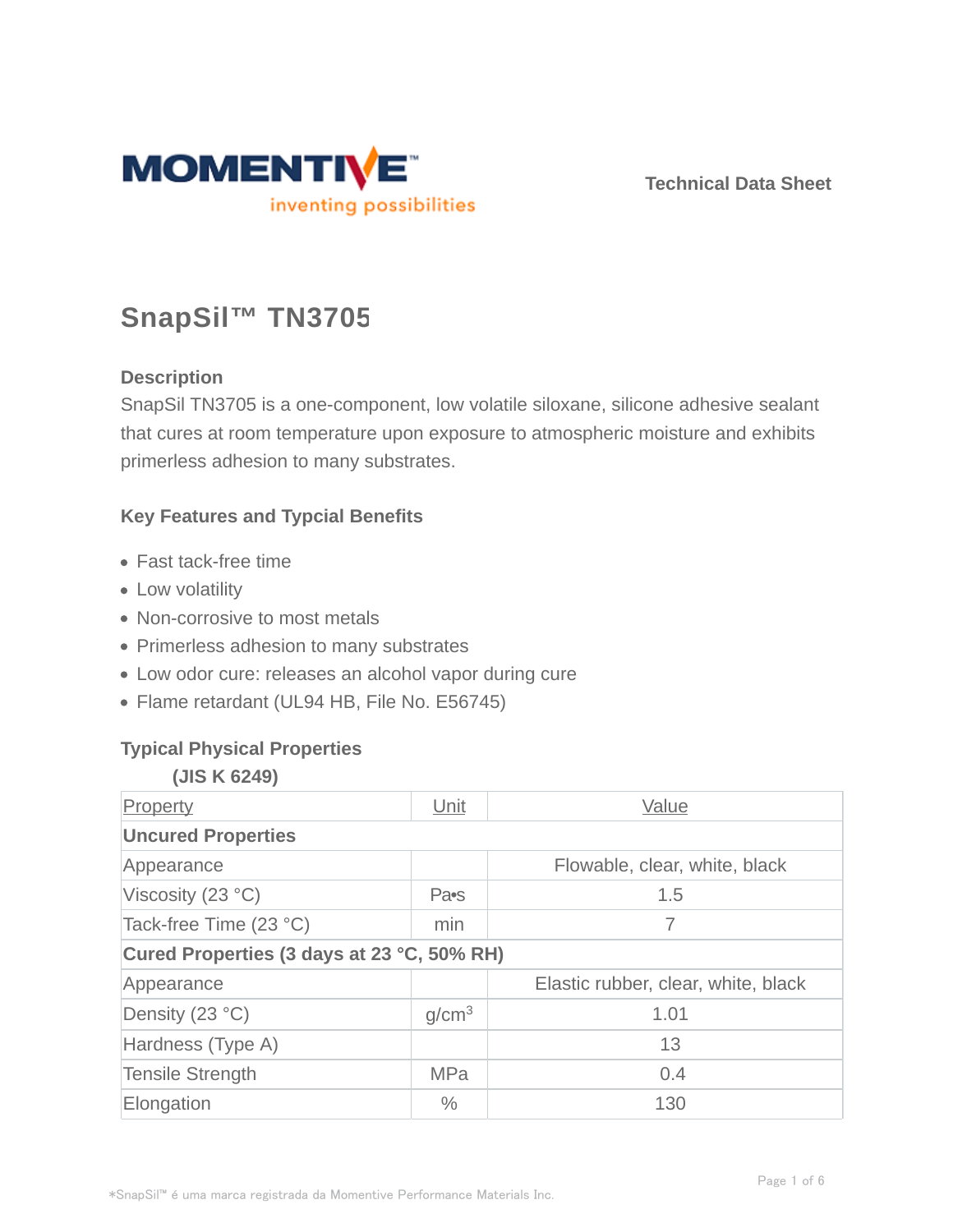| <b>Adhesion Strength</b>                              | <b>MPa</b>   | 0.2           |
|-------------------------------------------------------|--------------|---------------|
| Volatile Siloxane <sup>(1)</sup> ( $D_4$ - $D_{10}$ ) | $wt\%$       | 0.01          |
| <b>Volume Resistivity</b>                             | $\Omega$ ·cm | $2.0x10^{15}$ |
| <b>Dielectric Strength</b>                            | kV/mm        | 26            |
| Dielectric Constant (60Hz)                            |              | 2.7           |
| Dissipation Factor (60Hz)                             |              | 0.002         |
|                                                       | $Na+$        | < 2           |
| Impurities $(1)$ ppm                                  | $K +$        | < 2           |
|                                                       | $Cl-$        | < 2           |

Typical properties are average data and should not be used as or to develop product specifications.  $(1)$ In-house test method

#### **Potential Applications**

- Insulating adhesive seal and fixing for electrical and electronic parts
- Waterproof sealant for electrical, electronic and communication equipment
- General adhesive for metal, glass, plastics, etc.

#### **Cure Profile**

SnapSil TN3705 silicone adhesive sealant cures upon sexposure to atmospheric moisture, and its cure speed is affected by humidity and temperature. The material begins to cure from the sections that are exposed to the atmosphere and, therefore, greater time is required for the cure to extend to deeper sections. The cure depth of SnapSil TN3705 silicone adhesive sealant at various combinations of humidity and temperature are provided below.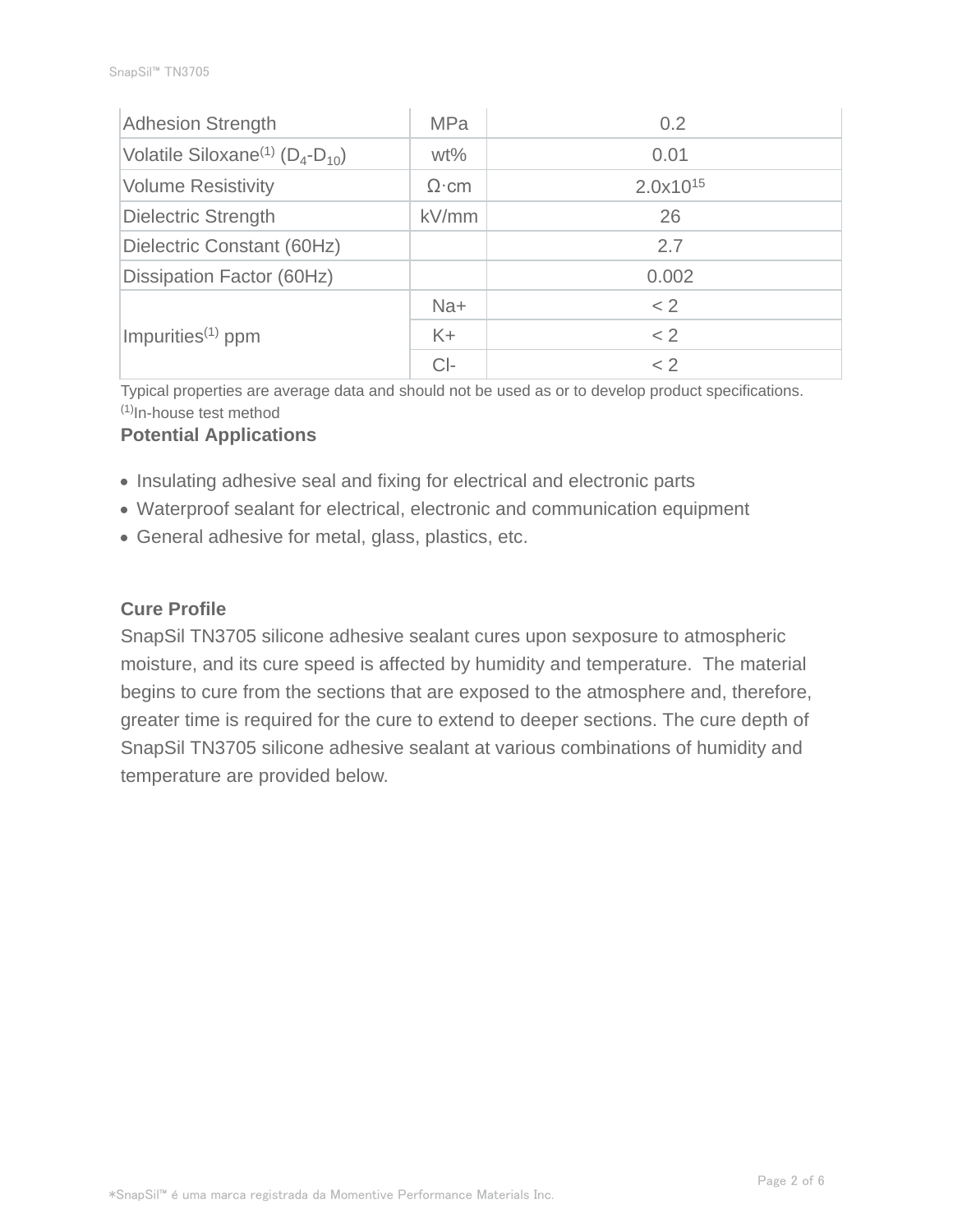

Note: Test results. Actual data may vary.

#### **Adhesion Performance**

SnapSil TN3705 silicone adhesive sealant adheres to a wide variet of substrates used in electronic components. The following matrix depicts adhesion performance to typical substrates. However, acutal performance may vary depending on the substrate manufacturer or grade.

| <b>Substrate</b>       |           |
|------------------------|-----------|
| Aluminum               | ( )       |
| Copper                 | Ω         |
| <b>Steel</b>           | Ω         |
| <b>Stainless Steel</b> | ( )       |
| Acrylic resin          | $\cap$    |
| Phenolic resin         | $\bigcap$ |
| Epoxy resin            | Ω         |
| PFT                    |           |

Note: Test results. Acutal data may vary.

O: Good (cohesive failure)

X: Adhesive failure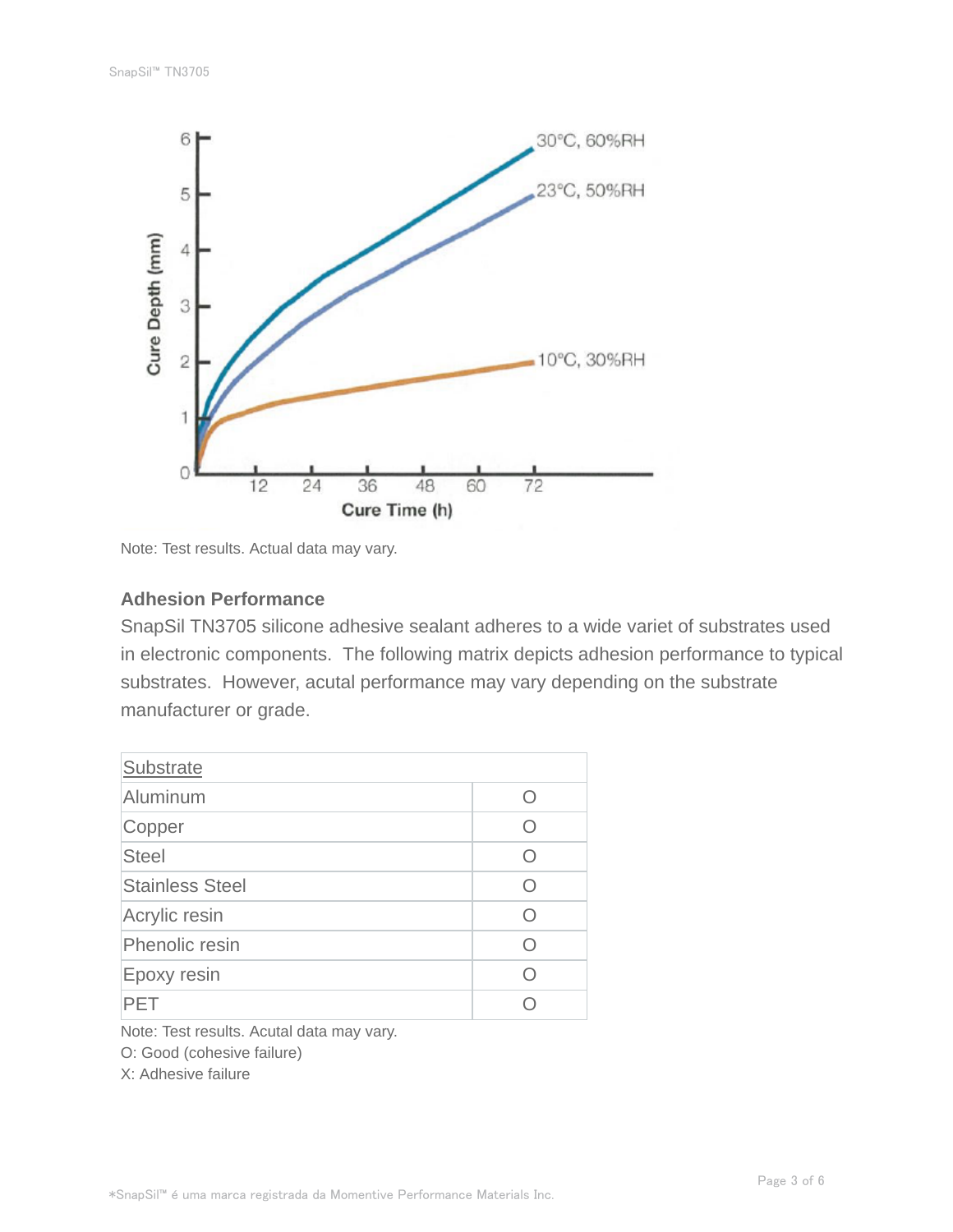| Substrate               |            |
|-------------------------|------------|
| <b>ABS</b>              | O          |
| <b>PBT</b>              | O          |
| <b>PPS</b>              | ∩          |
| <b>PVC</b>              | O          |
| Nylon                   | $\bigcirc$ |
| Polycarbonate           | $\cap$     |
| <b>PPO</b>              | Ω          |
| Polyethylene            | X          |
| Polytetrafluoroethylene | $\times$   |
| Glass                   |            |

# **Adhesion Performance, continued**

Note: Test results. Acutal data may vary.

O: Good (cohesive failure)

X: Adhesive failure

# **General Considerations for Use**

While the typical operating temperature for silicone materials ranges from -45℃ to 200℃, the long-term maintenance of its initial properties is dependent upon design related stress considerations, substrate materials, frequency of thermal cycles, and other factors.

# **Patent Status**

Nothing contained herein shall be construed to imply the nonexistence of any relevant patents or to constitute the permission, inducement or recommendation to practice any invention covered by any patent, without authority from the owner of the patent.

# **Product Safety, Handling and Storage**

Customers should review the latest Safety Data Sheet (SDS) and label for product safety information, safe handling instructions, personal protective equipment if necessary, emergency service contact information, and any special storage conditions required for safety. Momentive Performance Materials (MPM) maintains an aroundthe-clock emergency service for its products. SDS are available at www.momentive.com or, upon request, from any MPM representative. For product storage and handling procedures to maintain the product quality within our stated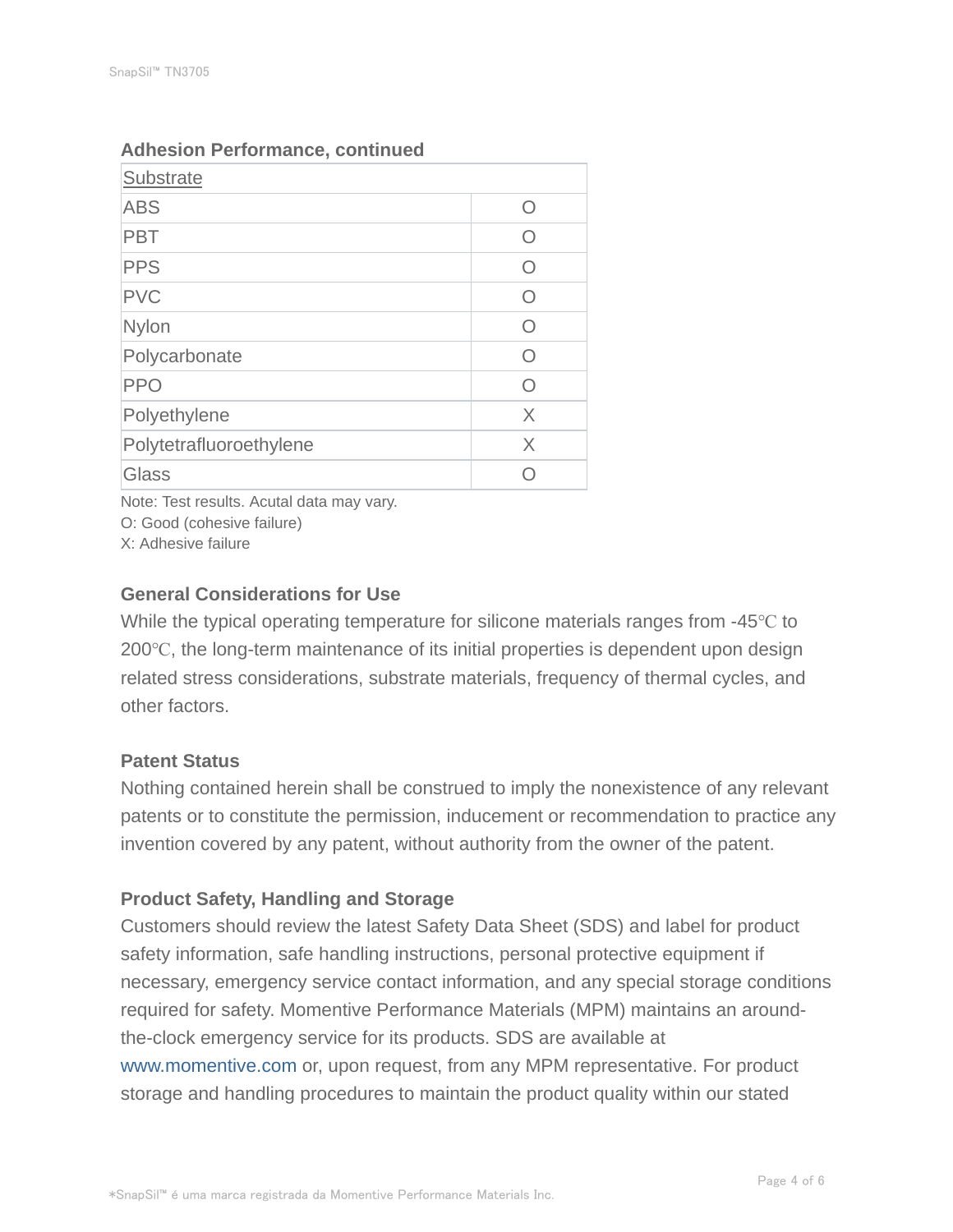specifications, please review Certificates of Analysis, which are available in the Order Center. Use of other materials in conjunction with MPM products (for example, primers) may require additional precautions. Please review and follow the safety information provided by the manufacturer of such other materials.

#### **Limitations**

Customers must evaluate Momentive Performance Materials products and make their own determination as to fitness of use in their particular applications.

# **Contact Information** Email commercial.services@momentive.com

# **Telephone**

| <b>Americas</b>      | <b>Latin America</b> | <b>EMEAI- Europe, Middle</b><br>East, Africa & India | <b>ASIA PACIFIC</b> |
|----------------------|----------------------|------------------------------------------------------|---------------------|
| +1 800 295 2392      | <b>Brazil</b>        | <b>Europe</b>                                        | <b>China</b>        |
| Toll free*           | +55 11 4534 9650     | +390510924300                                        | 800 820 0202        |
| +704 805 6946        | <b>Direct Number</b> | Direct number                                        | Toll free           |
| <b>Direct Number</b> |                      |                                                      | +86 21 3860 4892    |
|                      |                      |                                                      | Direct number       |
| *All American        | <b>Mexico</b>        | <b>India, Middle East &amp;</b>                      | Japan               |
| countries            | +52 55 2169 7670     | <b>Africa</b>                                        | +81 3 5544 3111     |
|                      | <b>Direct Number</b> | + 91 44 71212207                                     | Direct number       |
|                      |                      | Direct number*                                       |                     |
|                      |                      | *All Middle Eastern                                  | <b>Korea</b>        |
|                      |                      | countries, Africa, India,                            | +82 2 6201 4600     |

For literature and technical assistance, visit our website at: www.momentive.com

#### **DISCLAIMER:**